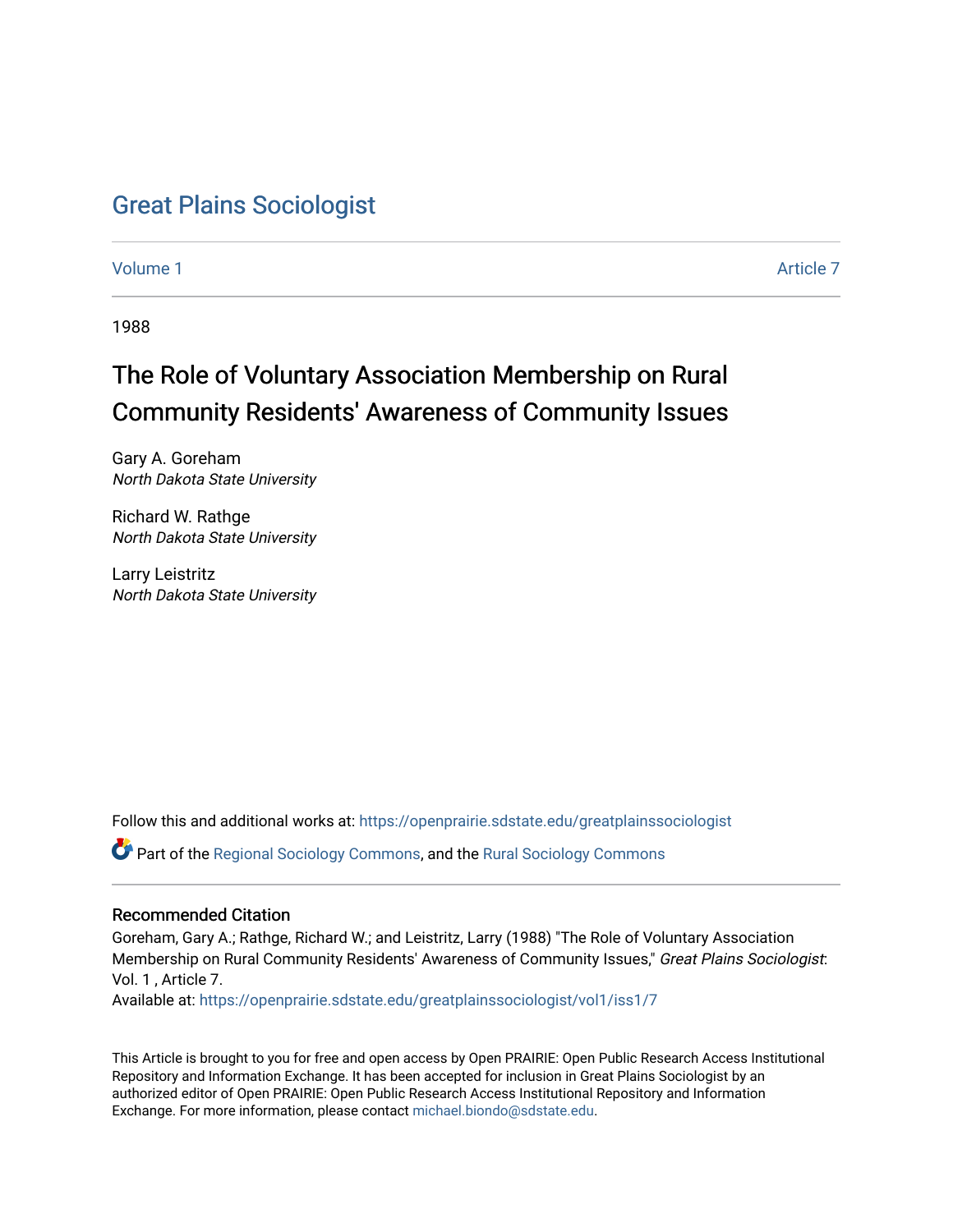THE ROLE OP VOLUNTARY ASSOCIATION MEMBERSHIP ON RURAL COMMUNITY RESIDENTS' AWARENESS OF COMMUNITY ISSUES

> Gary A. Goreham North Dakota State University

> Richard W. Rathge North Dakota State University

> Larry Leistritz North Dakota State University

Over the past several decades, communities in rural America have undergone dramatic changes, such as declining-populations, aging populations, loss of businesses, churches, and schools, and sagging economies. In agriculturally dependent rural counties, Enging commenced in agriculating dependent fural counties ture of agriculture, and more currently, to the economic crisis facing the agricultural industry.

Awareness of and support for those farmers experiencing finan cial strain has been noted by both researchers and the public media. However, the degree to which residents dim the public<br>ties are aware of how farm financial strain affects their rural communities has not been adequately explored (however, see Lei stritz and Ekstrom, 1986). Without awareness of how nationwide economic and social forces affect rural communities, residents may find it difficult to respond to such changes.

How have rural community residents become aware of the farm crisis' impact on their rural communities? More broadly, how does awareness of social issues develop at all? research literature on social issues awareness is sparse (note Rich 1980), one purpose of our study was to determine the mechanisms by which residents develop awareness regarding community issues.

One mechanism-of potential import in issues awareness develop ment may be residents' involvement with others in the community through participation in voluntary associations. Community change agents have long attempted to use community voluntary associa tions (VAs) as vehicles to congregate and inform residents about community change programs. Thus, our study offers implications regarding the efficacy of this strategy to bring about community change.

Differences have been observed in the personal characteris tics of individuals' holding membership in various types of mediating structures, particularly VAs. Membership in VAs has been related to personal characteristic variables such as occupa tion and education. For example, employed persons are more likely to participate in voluntary activities than are those who work as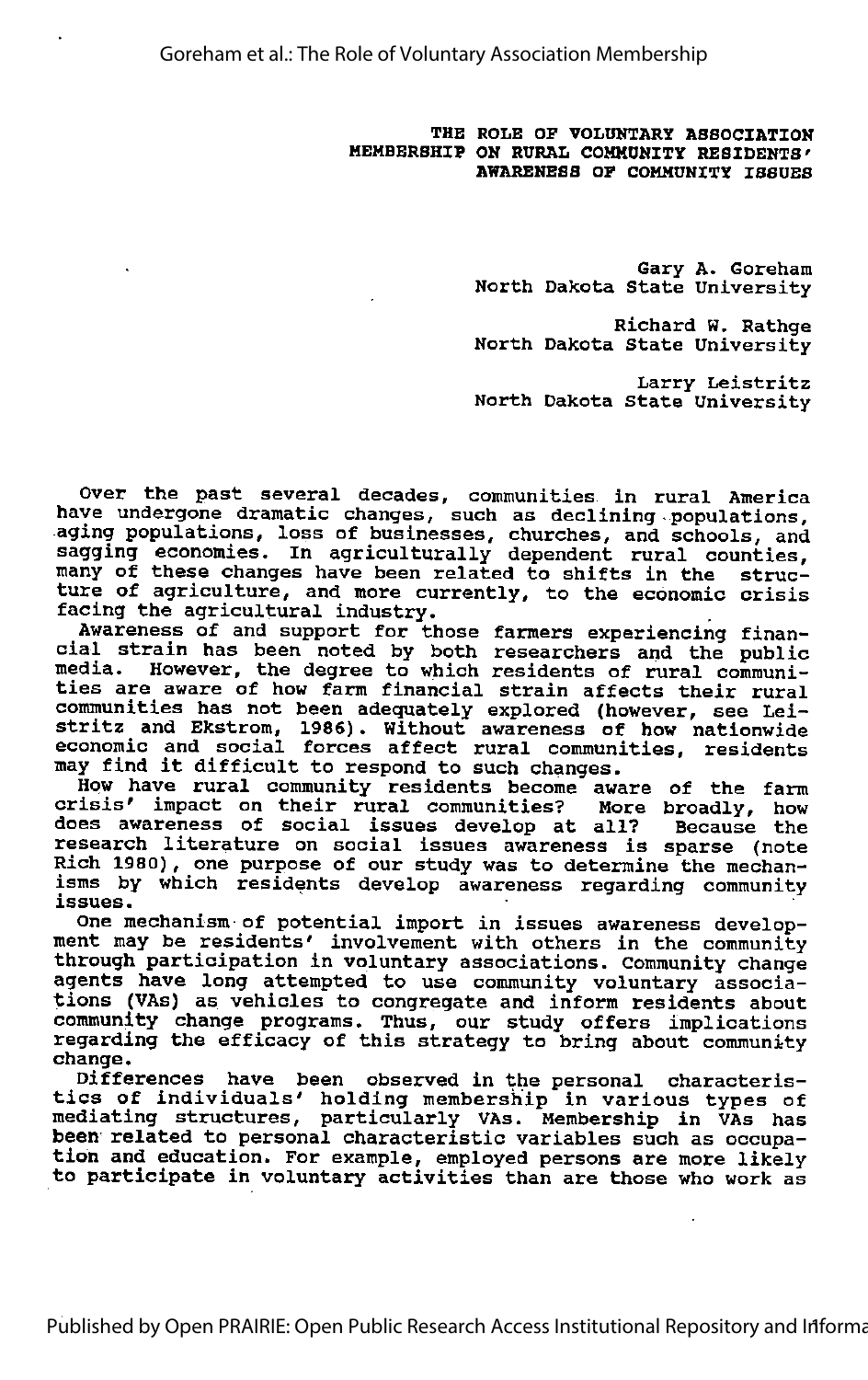homemakers or who are unemployed. Additionally; volunteerism rates differ across occupation lines. One survey found that 76 percent of persons in professional and business occupations serve in volunteer activities compared with <sup>63</sup> percent of farmers, 51 percent of clerical and sales workers, and 48 percent of unskilled workers ("1983 Gallop Survey on Volunteering," 1984).

Regarding education, individuals with post-high school educa tion maintain more affiliations than do those with no post-high school education (McPherson and Lockwood, 1980). Further, persons with higher levels of education drop fewer VA affiliations and add more VA affiliations over time than do their counterparts with lower levels of education.

A third personal characteristic variable related to VA involve ment is social status. Palisi and Jacobson (1977), studying the WA joining patterns of college students, found that statusdominant students joined instrumental VAs in greater frequency than did status-subordinate students. Instrumental VAs are those whose members delay personal gratification in hopes of maintaining or changing conditions of nonmembers. Examples include civic organizations, service clubs, and churches. On the other hand, status-subordinate students joined expressive VAs more often than did their status-dominant counterparts. Expressive VAs are those whose focus is gratification of its membership without intending to influence nonmembers. Examples include hobby and activity<br>clubs. clubs. The contract of the contract of the contract of the contract of the contract of the contract of the contract of the contract of the contract of the contract of the contract of the contract of the contract of the con

The relationship between status dominance and VA participation could be postulated for at least two reasons. First, persons in higher status brackets have access to a greater fund of resources<br>to manage. It would therefore be in their best interests to In their best and therefore be in their best interests to manage. It would therefore be in their best interests to affiliate with others having similar concerns as a means of managing their resources. Second, persons in higher status brac kets can benefit by affiliating with persons with similar con cerns as a means of preserving their resources and social posi-<br>tions. They may choose to participate more readily in VAs because they have more at stake in the issues and decisions that face the<br>community.<br>Community.

Gender serves as a fourth personal characteristic found to be associated with VA participation. Most surveys in the United states indicate that men have historically belonged to more VAs than have women (Scott, 1957; Babchuk and Booth, 1969). Women, on the other hand, have contributed a greater amount of time to volunteer activities than men. Although volunteerism has in creased from 52 percent of the adult population in 1981 to 55 percent in 1983, most of this increase can be explained by a rise<br>percent in 1983, most of this increase can be explained by a riticiin the number of male volunteers. Between 1981 and 1983, partici-<br>pation by males in VAs increased from 47 to 53 percent of all edult males. The percent of females participating in VAs remained the same at 56 percent ("1983 Gallup Survey on Volunteering,"

1984).<br>Women tend to be over-represented in expressive organization women tend to be over-represented in instrumental organizations. The difference in involvement by type of VA may be due to general cultural definitions of appropriate gender role behavior (Hausknecht, 1962).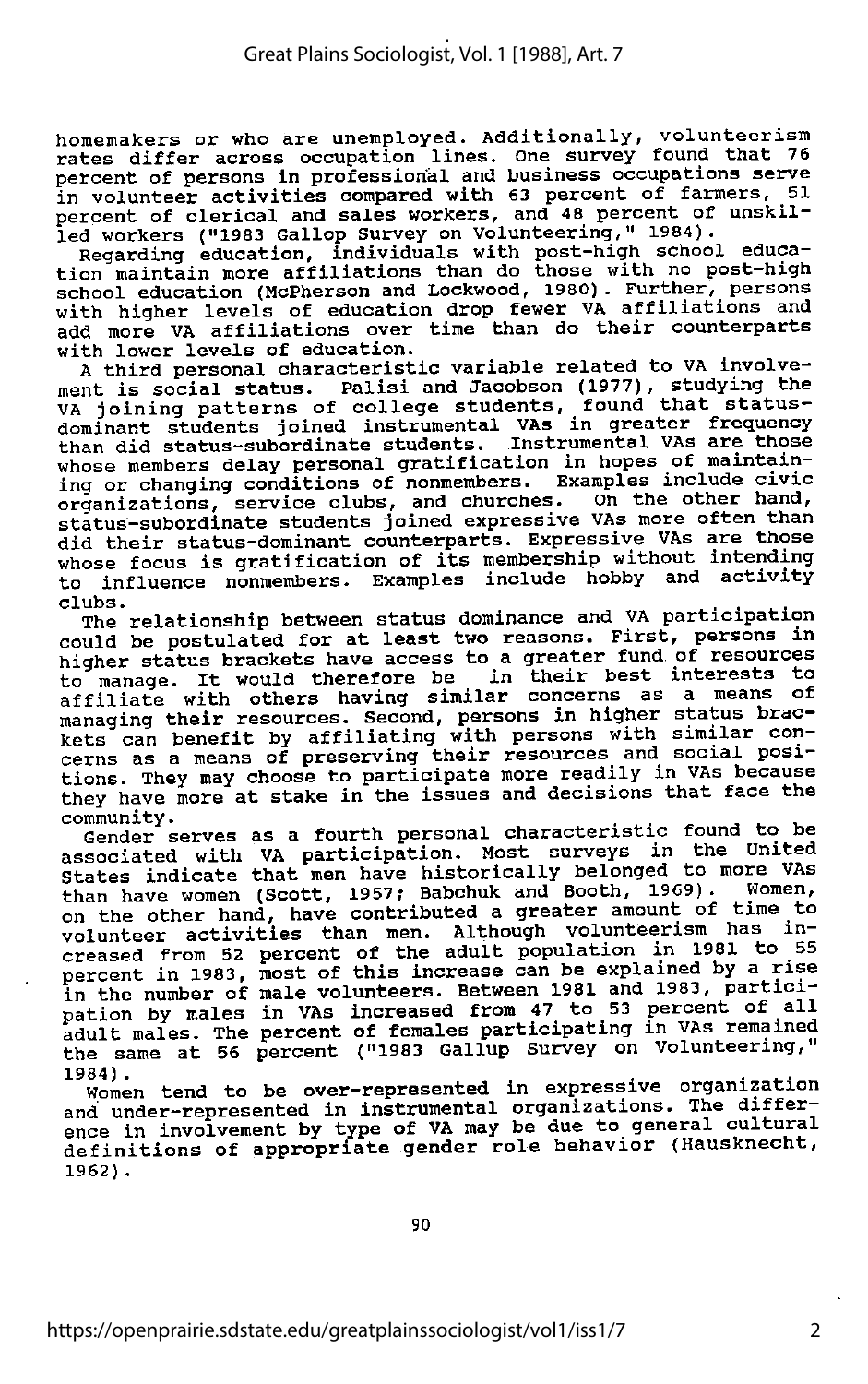Finally, married persons participate as members of VAs in greater frequency than single, widowed, separated, or divorced persons (Babchuk and Booth, 1969). However, McPherson and Lockwood (1980) found that, whereas married and single persons added very few new affiliations over time, divorced, widowed, and separated persons added a larger number of memberships over time. Marital involvement in VAs may be a function of family life cycles. VA participation increases as the family progresses through its various stages. As families approach its latter stages, such as the aging of parents and children leaving home, VA membership levels drop off (Atkinson, 1985; Smith and Reddy, 1972; Payne et al., 1972).

We next turn our attention to how involvement in VAs may be related to awareness of community issues. Berger and Neuhaus (1977) suggested that certain social structures mediate between individuals and macro social structures. Examples of mediated structures include the neighborhood, church, family, and volun tary associations (VAs). Each of these structures helps to shape individuals' awareness, definition, attitude, and choice of res ponse toward those facets that impact their lives.

Involvement in larger numbers of mediating structures may be related to <sup>a</sup> heightened awareness of social issues. We would anticipate that as individuals participate in greater numbers of mediating structures, the number of interpersonal contacts they make will also increase. The increase in interpersonal contacts<br>is expected because the various mediating structures may likely involve somewhat different networks of persons due to the range of concerns they represent. Through involvement in numerous me diating structures, participants will likely expand their access to larger numbers of people. Thus, they may be expected to have greater access to information on issues facing the community.

Based on these studies, we would expect that the number of VA memberships is directly related to income and educational levels. We would also anticipate that males and married persons shall hold a larger number of VA memberships. Additionally, we would hypothesize that higher levels of VA membership or any other form of social involvement would increase awareness of social issues.

To test this idea, <sup>a</sup> model was developed to explore the rela tionship between the personal characteristics of rural community residents, their social involvement, and their social awareness. More- specifically, the relationships between the personal charac teristic variables of educational level, gender, gross family income, marital status, and the social involvement variables of personal impact of farm financial strain, knowledge of a finan cially strained farm operator, and number of VA memberships were used to determine level of social awareness (see Figure 1).

Published by Open PRAIRIE: Open Public Research Access Institutional Repository and Informa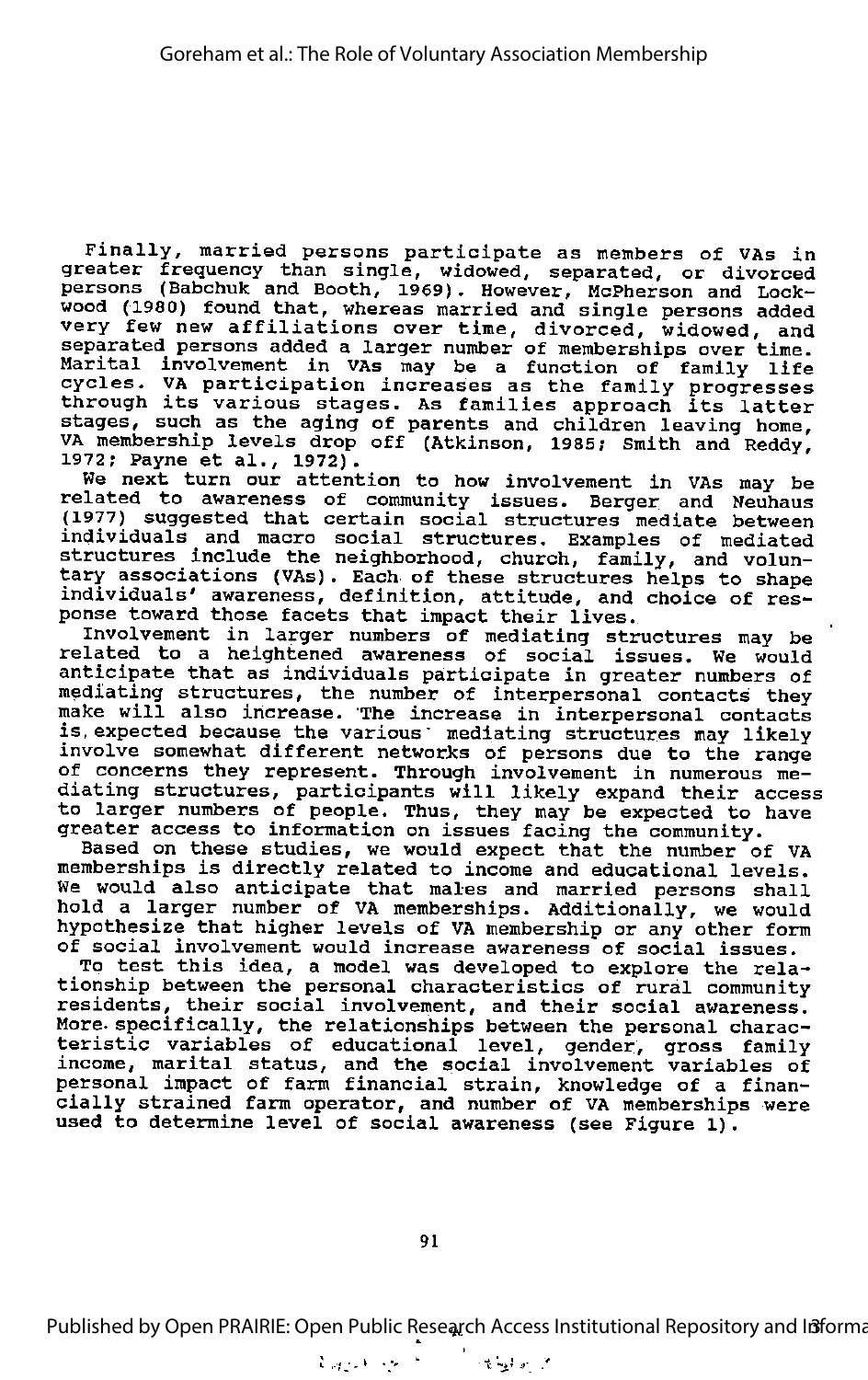#### PERSONAL CHARACTERISTICS-SOCIAL CHARACTERISTICS SOCIAL AWARENESS



Figure 1. Relationship between status dooinanee, involvement In voluntary associations, and awareness of community issues.

#### DATA AND AWARENESS

Telephone surveys were conducted with <sup>a</sup> random sample of commu nity residents in six North Dakota communities during the fall of 1986. The communities ranged in size from 1,631 to 16,280. They were selected as representative of rural communities throughout the state based on the nature of their economies and their demo graphic characteristics and geographic settings.

Respondents were initially screened on three criteria: first, they were not currently operating a farm or ranch; second, they were less than 65 years old; and third, they were currently residing within the town or city limits. This screening was employed to insure that those contacted were community residents who had not yet retired. Of the 1,366 residents contacted, 788 met the screening criteria. Of these, 527 completed the survey yielding a response rate of 66.7 percent. The residents' charac teristics were compared with the 1980 census of population. Given the screening criteria, the sample approximated the popula tion's characteristics listed in the census (Leistritz, Ekstrom, and Vreugdenhil, 1987).

The survey included items' pertaining to the residents' volun tary association memberships, personal and family characteris tics, occupation, and financial condition. Scales were devised to determine the respondents' awareness of issues facing their communities as these issues related to the current economic condi-

tion of agriculture.<br>The primary dependent variable, rural community social awareness, was found by summing the residents' responses to items that measured the extent to which the current financial conditions in agriculture had affected their communities. These items included their communities, schools, law enforcement, medical services, mental health care, churches, public welfare, family counseling and other services, fire protection, and other municipal ser vices.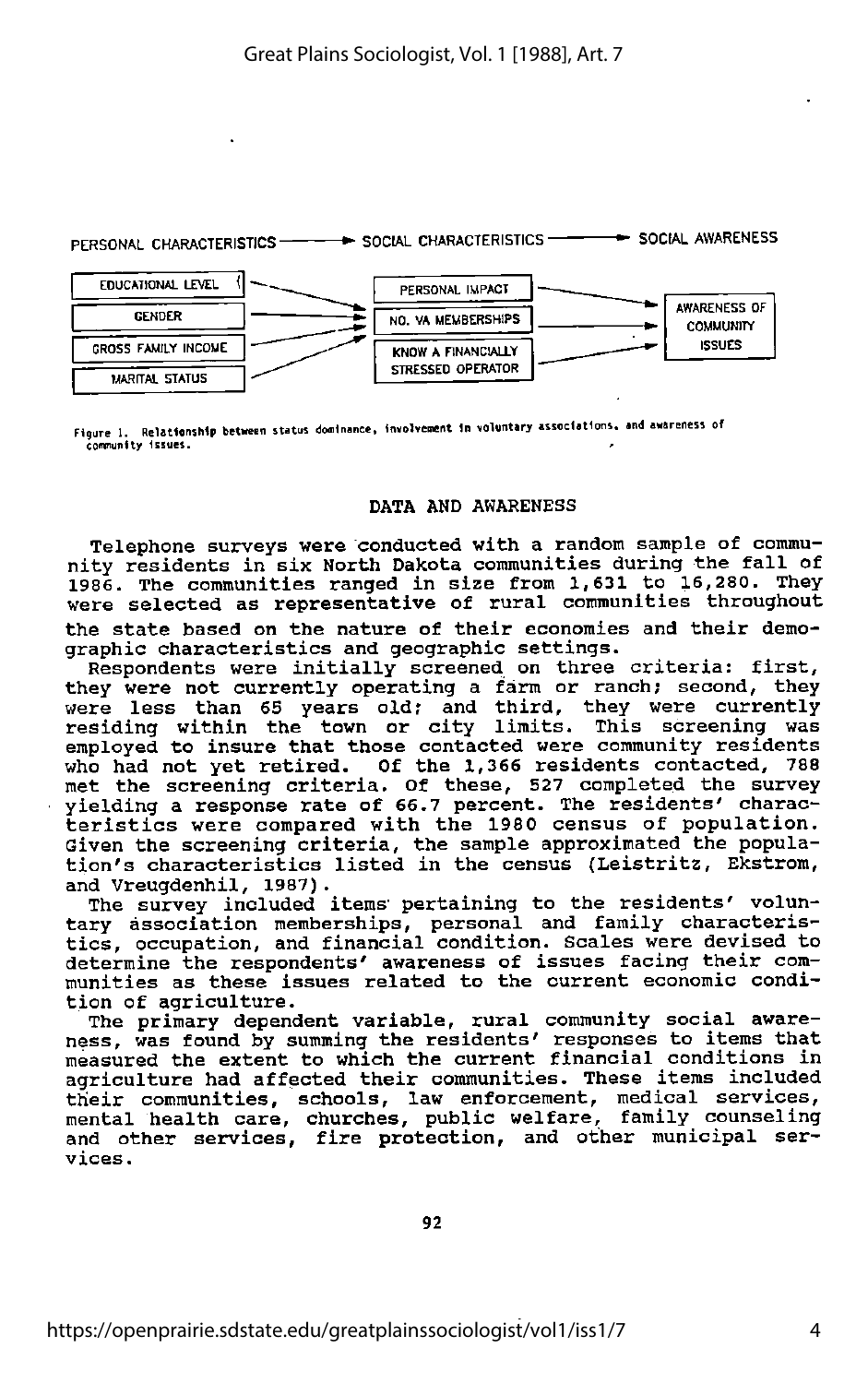The first set of independent variables, personal characteris tics, included educational level, gender, gross family income,<br>tics, included educational level, gender, gross family income,<br>and marital status. The second set of independent variables, social involvement, included an item designed to measure the degree to which the residents believed the current farm crisis had affected them personally. One social involvement variable included the residents' personal knowledge of individual farm operators who may be forced out of farming because of financial problems in the next one or two years and the number of VA memberships they held. The number of VA memberships was found by adding the number of VAs in which residents reported holding membership.

The analysis consisted, first, of regressing the number of VAs on both the personal characteristic variables and the social involvement variables. This procedure was used to determine the degree to which these two types of variables would affect VA memberships. Second, the level of awareness of social issues was regressed on the two sets of independent variables.

of special concern in determining the relative importance of the independent variables for explaining variance in the depen dent variables was the Beta-weight. It is inappropriate to inter dent variables was the Beta-weight. It is inappropriate to inter-<br>pret b's as indicators of a variable's relative importance because measurement in different units makes the values of b noncomparable. Beta-weights are the independent variable's coeffi cients as expressed in standardized form, that is, in z-scores.

Tests were used to assure that problems of collinearity were avoided. Additionally, tests were conducted to assure that the data conformed to the assumptions of multivariate regression analysis (i.e., linearity, heteroscedasticity, and normal distri bution) , Dummy variables were used in the regressing procedure for gender (male=0; female=l) and marital status (nonmarried=0; married=l).

#### FINDINGS

Of the 527 rural community residents surveyed, only 65 (12.3 percent) were not involved in any VA and 214 (40.6 percent) were members of only one VA. There were 154 (29.2 percent) residents with two VA memberships and <sup>94</sup> (17.8 percent) who held three or more VA memberships.

Nearly 80 percent of the residents (421 persons) held church membership. This high percentage of church membership is not surprising because 73.9 percent of the state's population reports church affiliation (Quinn, et. al., 1982). The percentage of church affiliation (Quinn, et. al., 1982). The percentage of church membership for the counties in which the six test communities were located was over <sup>70</sup> percent. Overall, if the residents were church members, chances were high that they were also mem bers of another VA. On the other hand, if the residents were members in only nonchurch VAs, chances were not high for member ship in some other nonchurch VA.

Following church membership, the type of VA with the highest membership was that of civic/service clubs. Nearly one-third (171 residents) of the sample reported holding membership in at least one such VA. Examples of these VAs included Lions, Kiwanis, and Elks.

Published by Open PRAIRIE: Open Public Research Access Institutional Repository and Ififorma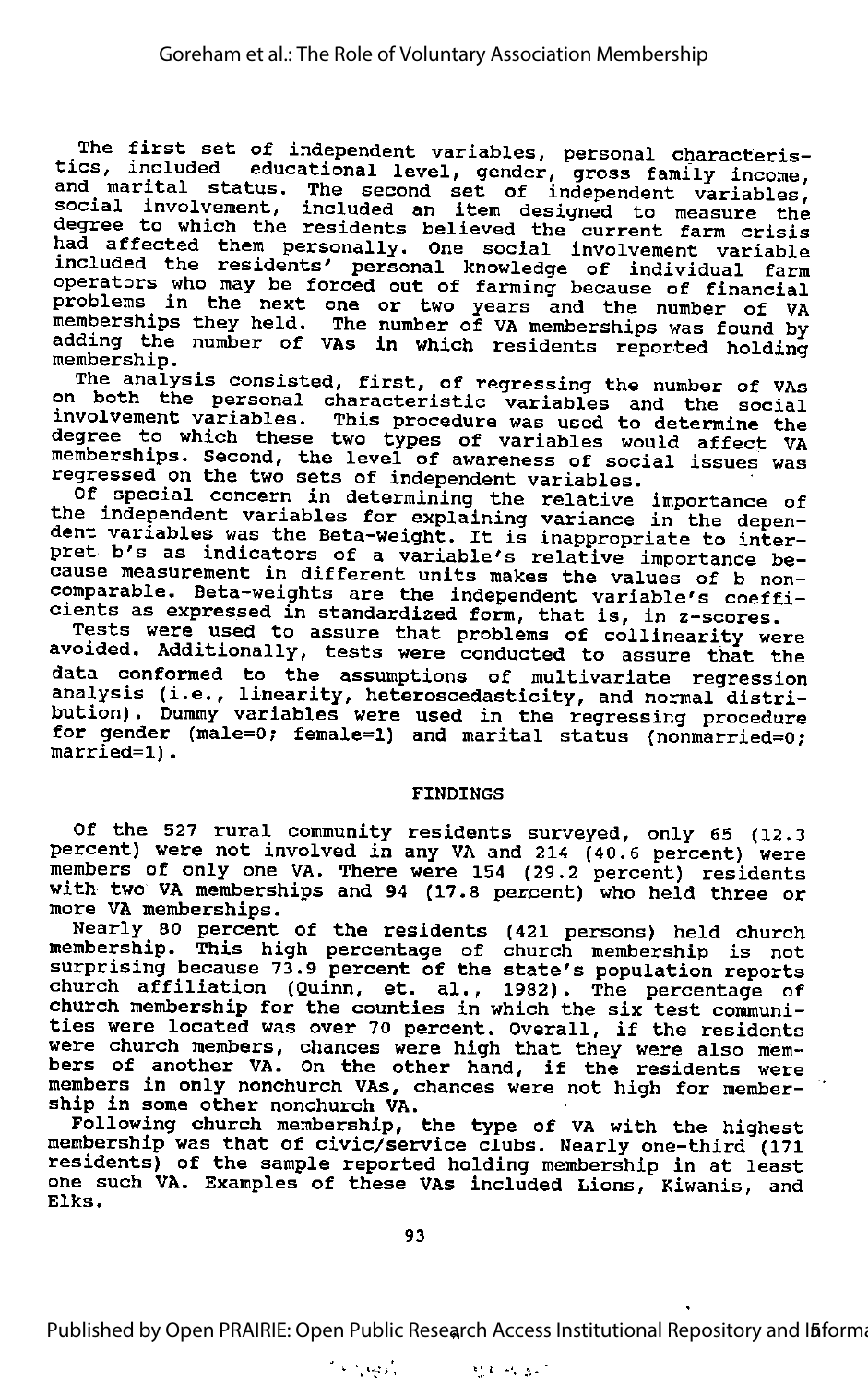The two VAs in which residents reported holding the fewest memberships were, first, professional or business organizations and, second, PTA or other school-related organizations. Nearly 23 percent (119 residents) were members of professional or business organizations, and only 18.7 percent were members of PTA or other school-related organizations.

To account for this variation in VA membership, the number of VAs in which the respondents held membership was regressed on the personal characteristic variables (education, gender, gross family income, and marital status) and the social relationship variables (personal impact and knowledge of <sup>a</sup> financially stres sed farm operator) (see Table 1). Personal characteristic vari ables were found to be the most significant determinants of VA membership among rural community residents. Two personal characteristic variables were significantly related to the number of VA memberships. The respondents' education and their gross family incomes held Beta-weights of .260 and .221, respectively. The correlation coefficients for all dependent and independent vari ables are listed in Appendix 1.

One social involvement variable, knowledge of <sup>a</sup> financially stressed farm operator, was significantly related to the number of VA memberships, and had a Beta-weight of .150  $(p = .05)$ . Using the six-variable model, 19 percent of the variance was explained.

|                                                              |                                       | Number of Voluntary Association Memberships |                                     |  |
|--------------------------------------------------------------|---------------------------------------|---------------------------------------------|-------------------------------------|--|
| Variables                                                    | ь                                     | <b>Beta</b>                                 | t-ratios                            |  |
| Personal Characteristics                                     |                                       |                                             |                                     |  |
| Education<br>Gender<br>Gross Family Income<br>Marital Status | $.247**$<br>-.061<br>$.000**$<br>.030 | .260<br>$-.030$<br>.221<br>.013             | 5.817<br>$-0.683$<br>4.620<br>0.279 |  |
| Social Involvement                                           |                                       |                                             |                                     |  |
| Personal Impact<br>Know a Stressed                           | .110                                  | .077                                        | 1.669                               |  |
| Farm Operator                                                | $.161*$                               | .150                                        | 3.247                               |  |
| Intercept                                                    | .297                                  |                                             | 0.921                               |  |
| Adjusted R-squared $= .187$<br>$N = 433$                     |                                       |                                             |                                     |  |

TABLE 1. REGRESSION OF NUMBER OF VOLUNTARY ASSOCIATION MEMBERSHIPS ON PERSONAL CHARACTERISTIC VARIABLES AND SOCIAL RELATIONSHIP VARIABLES? NORTH DAKOTA COMMUNITIES STUDY, 1986

\* Significant at .001 level

\*\* Significant at .0001 level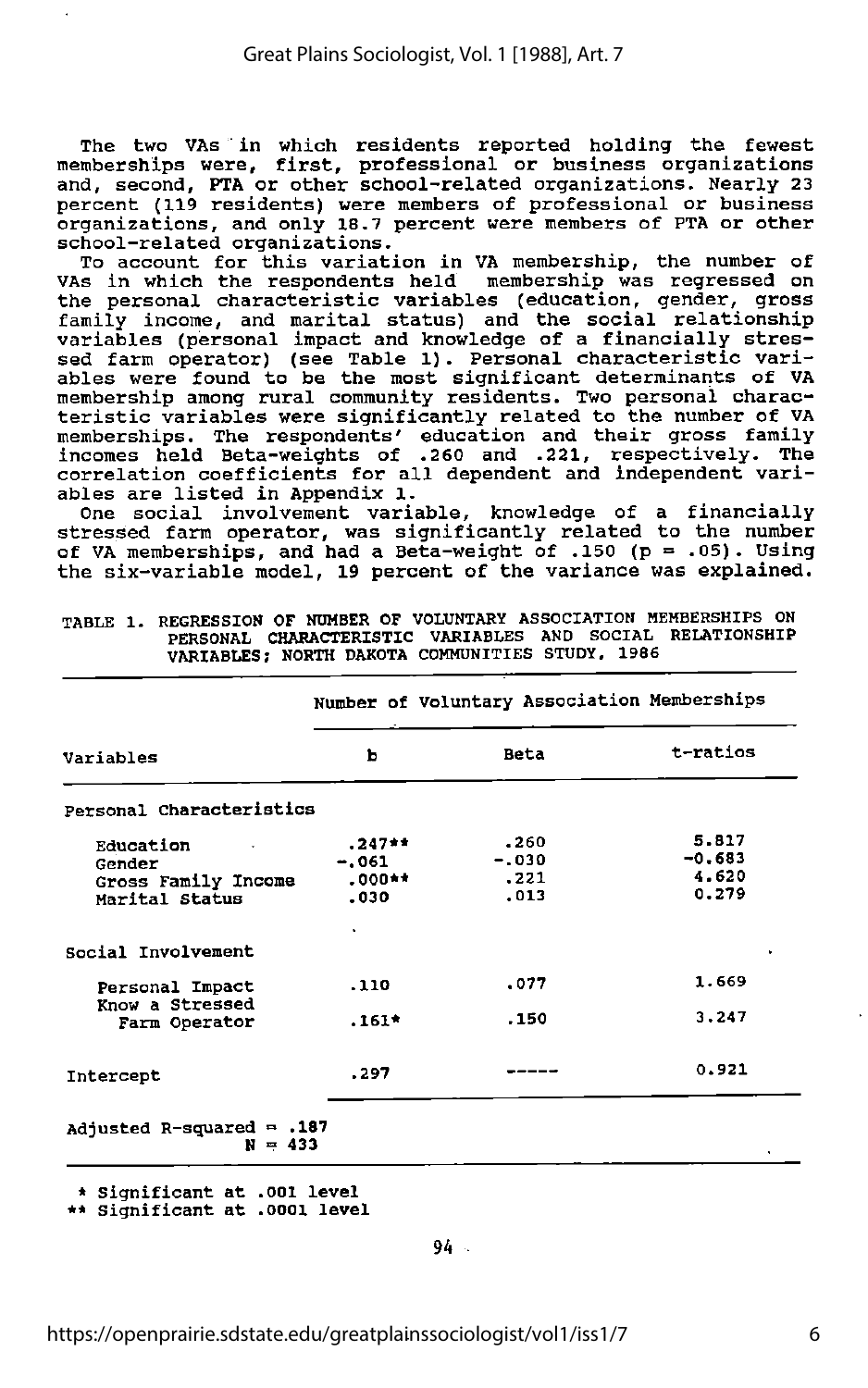Awareness of social issues ranged from <sup>a</sup> low score of <sup>3</sup> to <sup>a</sup> high score of 28, with a mean of 14.56 (s.d. = 2.92). Over 58 percent of the residents believed that the current farm crisis had affected their rural communities "a great deal" compared with only 4.7 percent who believed that their communities were "not at all" affected. The remaining 37.0 percent held that their commu nities had felt only "some" impact from the farm crisis.

Residents were aware that schools and public welfare were affected "a great deal" by the current farm crisis. Community services of which residents were least aware of having been affected by the farm crisis "a great deal" included police and fire protection (see Table 2).

TABLE 2. RURAL COMMUNITY RESIDENTS' AWARENESS OF CURRENT FARM CRISIS IMPACT ON SELECTED COMMUNITY SERVICES; NORTH DAKOTA COMMUNITY STUDY, 1986.

Level of Impact by Current Farm Crisis

| Community Service                     | "a great deal" |      | "some" |      | "not at all" |            |  |
|---------------------------------------|----------------|------|--------|------|--------------|------------|--|
|                                       | N              | 耄    | N      | হ    | N            | १          |  |
| School                                | 90             | 17.1 | 244    | 46.5 | 191          | 36.4       |  |
| Public Welfare                        | 66             | 13.0 | 189    | 37.3 | 252          | 49.7<br>ò. |  |
| Churches                              | 51             | 9.8  | 199    | 38.2 | 271          | 52.0       |  |
| Family Counseling<br>& Other Services | 46             | 9.2  | 113    | 22.6 | 341          | 68.2       |  |
| Mental Health Care                    | 38             | 7.5  | 81     | 16.0 | 388          | 76.5       |  |
| Medical Services                      | 18             | 3.4  | 102    | 19.5 | 402          | 77.0       |  |
| Other Municipal<br>Services           | 6              | 1.1  | 35     | 6.7  | 483          | 92.2       |  |
| Law Enforcement                       | 5              | 1.0  | 54     | 10.3 | 467          | 88.8       |  |
| Fire Protection                       | $\overline{2}$ | 0.4  | 19     | 3.6  | 503          | 96.0       |  |

Awareness level of rural community issues was regressed on the same set of personal characteristic variables and social involve ment variables with the addition of the number of VA memberships (see Table 3). As expected, each of the social involvement vari ables as related to level of the awareness of social issues. The Beta-weights for personal impact, knowing a financially stressed farm operator, and number of voluntary association memberships was .291, .187, and .113, respectively.

#### 95

Published by Open PRAIRIE: Open Public Research Access Institutional Repository and Iñforma

مرفاء والمناد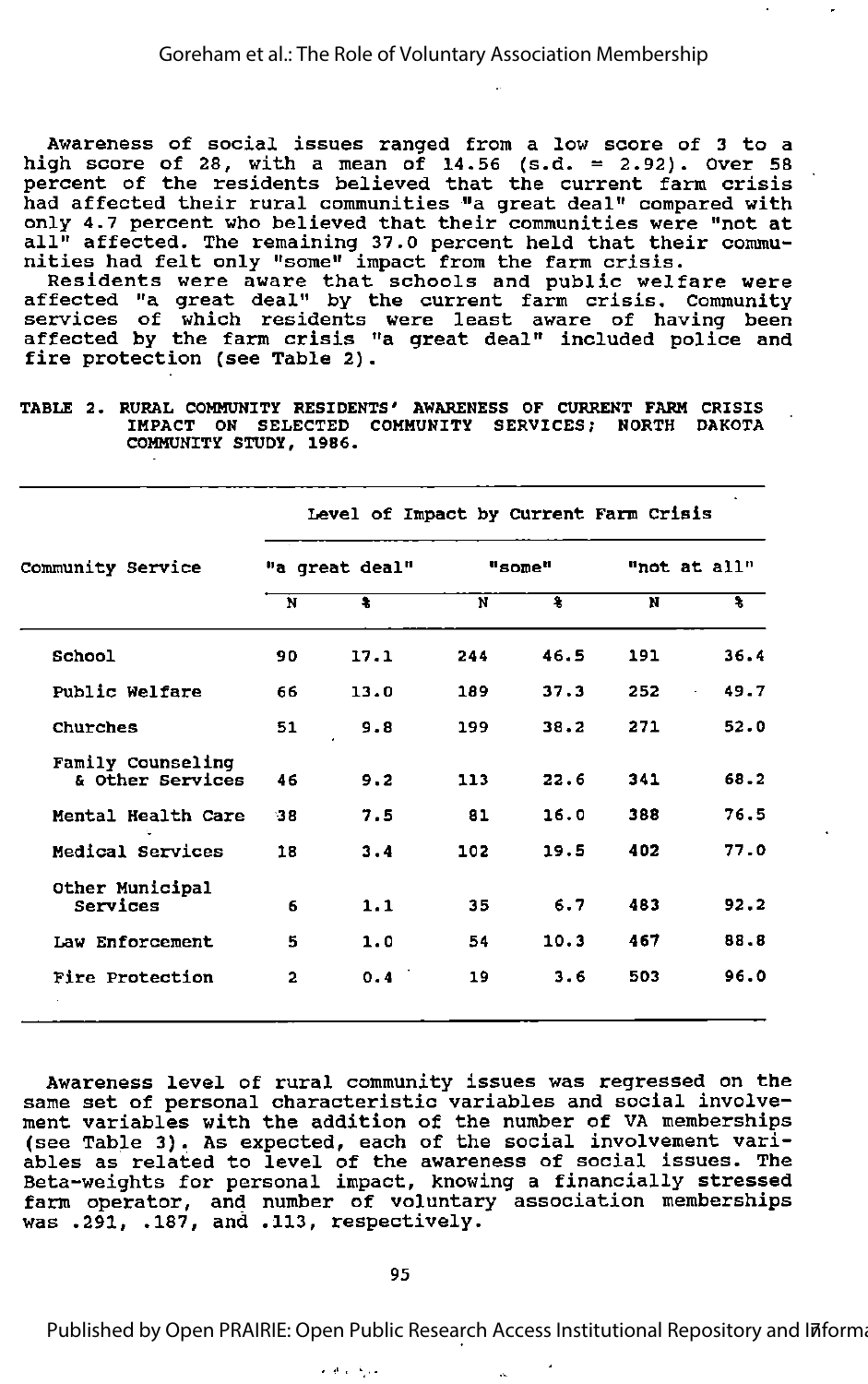#### TABLE 3. REGRESSION OF AWARENESS OF RURAL COMMUNITY ISSUES ON PERSONAL CHARACTERISTIC VARIABLES AND SOCIAL RELATIONSHIP VARIABLES; NORTH DAKOTA COMMUNITY STUDY, 1986.

|                                  | Awareness  |             |         |  |  |
|----------------------------------|------------|-------------|---------|--|--|
| Variables                        | Ъ          | <b>Beta</b> | t-ratio |  |  |
| Personal Characteristics         |            |             |         |  |  |
| Education                        | .142       | .052        | 1.112   |  |  |
| Gender                           | $.571*$    | .098        | 2.199   |  |  |
| Gross Family Income              | .000       | $-.005$     | 0.109   |  |  |
| Marital Status                   | .073       | .011        | 0.240   |  |  |
| Social Involvement               |            |             |         |  |  |
| Personal Impact                  | $1.209***$ | .291        | 6.321   |  |  |
| Know a Stressed<br>Farm Operator | $.578$ *** | .187        | 3.990   |  |  |
| Number of VA<br>Memberships      | $.327**$   | .113        | 2.338   |  |  |
| Intercept                        | 11.529***  |             | 12.377  |  |  |

\* Significant at .05 level \*\* significant at .01 level \*\*\* significant at .0001 level

Of the personal characteristic variables, only gender was sig nificantly related to awareness level (Beta = .098;  $p = .05$ ). The seven-variable model was able to account for only 19 percent of the variance in awareness levels.

#### DISCUSSION

Based on these findings, the model developed to determine those mechanisms that foster awareness of social issues was supported. Personal characteristic variables weighted heavily in determining the total number of VA memberships. Education and gross family income, both measures of social status, were significantly related to the total number of VA memberships, while gender and marital status were not significantly related.

96

https://openprairie.sdstate.edu/greatplainssociologist/vol1/iss1/7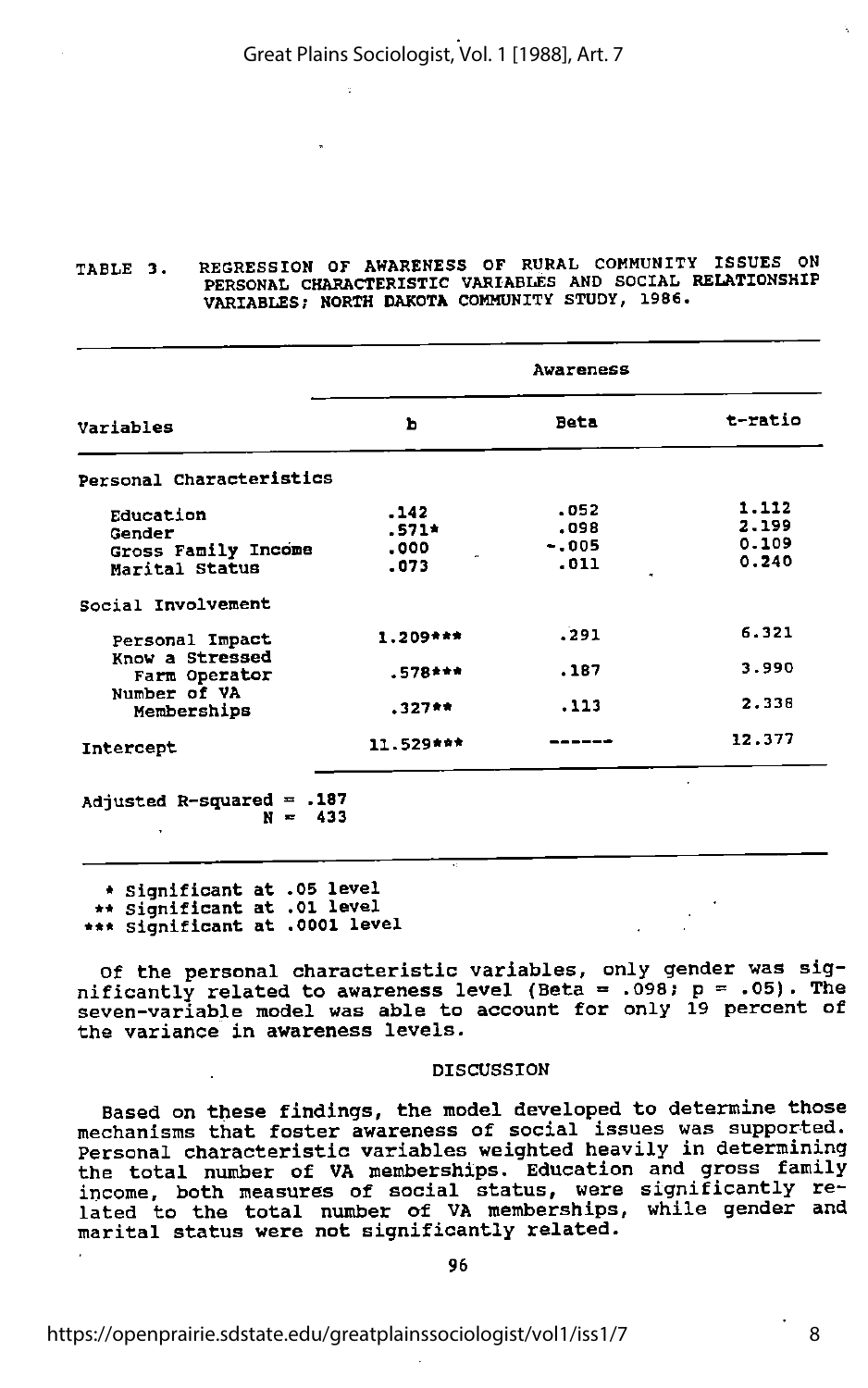The fact that gender and marital status were not related to the total number of VAs may not be surprising in that a wide variety of VA memberships were cited. When particular VAs were consider ed, both variables were significantly related to membership. For example, married residents were more likely to be church members (88.2 percent) than were their nonmarried counterparts (69.2 percent) (X-square = 31.44; df = 3; p = .000). Had the family life cycle as suggested by Smith and Reddy (1972), been a factor affecting VA membership, we would have expected total VA member ship to be related to marital status. Such, however, was not the case.

Male residents were more likely to be members of civic/service clubs than were female residents (43.0 percent and 23.4 percent, respectively) (X-square = 22.97; df = 1; p = .000). Male residents also held more professional business VA memberships than did female residents (28.0 percent and 18.1 percent, respective ly)  $(X-square = 8.04; df = 1; p = .02)$ . On the other hand, females reported PTA and related school memberships more often than did males (24.1 percent and 14.5 percent, respectively) (Xsquare  $= 7.68$ ; df  $= 1$ ;  $p = .006$ ). Since the VA membership pat terns of the rural community residents were divided along tradi tional gender lines, these findings support the cultural-defini tion hypothesis of Hausknect (1962). He suggested that cultural definitions may determine VA joining practices.

only <sup>a</sup> small percentage of the variance in total number of VA memberships (18.7 percent) as explained by the variables included<br>in the model. One of the difficulties common to studies of VAs is the concept of "membership." Different VAs have differing stan dards for membership. These standards range from dues require ments to a high level of commitment and participation. Some churches, for example, require certain religious rituals and/or a profession of faith as <sup>a</sup> basis for membership while others have no such requirements. Indeed, some churches do not even use the no such requirements. Indeed, some churches do not even use the<br>notion of "membership," but only that of "attendance" (Quinn, et al., 1982).

In the present study, the concept of membership was treated as <sup>a</sup> categoric variable. When all memberships were added together, it was treated as <sup>a</sup> continuous variable. Residents were asked if they held membership in only four types of VAs: civic/service clubs, PTA/other school-related organizations, churches, and professional/business organizations (see Figure 2). When VA mem berships were added for each resident, a maximum of four VA memberships was possible regardless of how many memberships of each type of VAs the resident held. Additional research needs to consider the total number of memberships held by residents.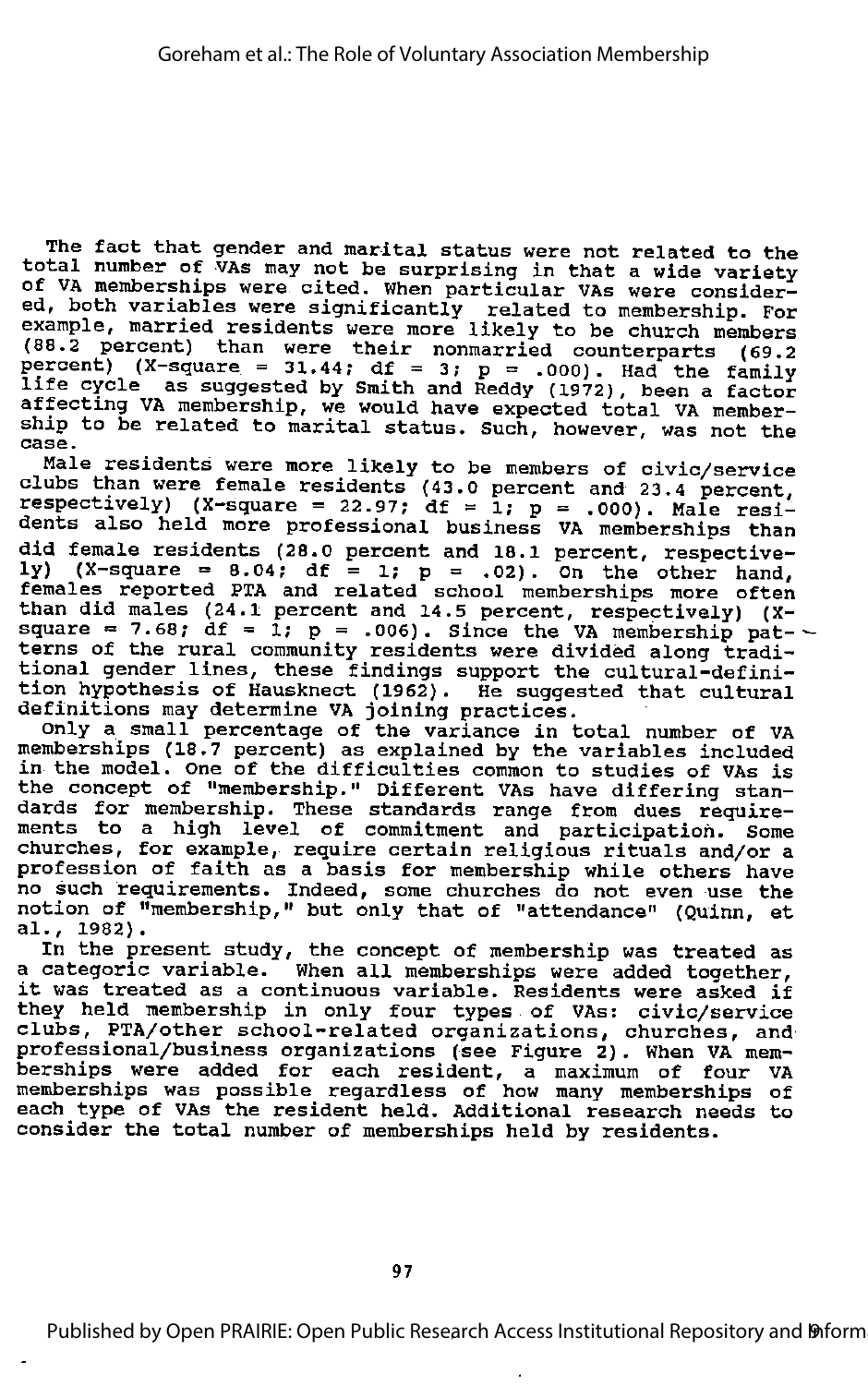



As suggested by the model illustrated in Figure 1, social involvement variables played a more significant role in determin ing the rural community residents' awareness of social issues than did personal characteristic variables. Of greatest impor tance in determining awareness of social issues was the degree to which the farm crisis had an impact on the residents personally. This would imply that those residents who were involved in receipt or delivery of services or business in the community, that is, those most socially embedded, would be the ones most aware of the farm crisis' impact. Knowledge of a financially stressed farm operator and number of VA memberships also played relatively important roles in determining awareness of social issues.

98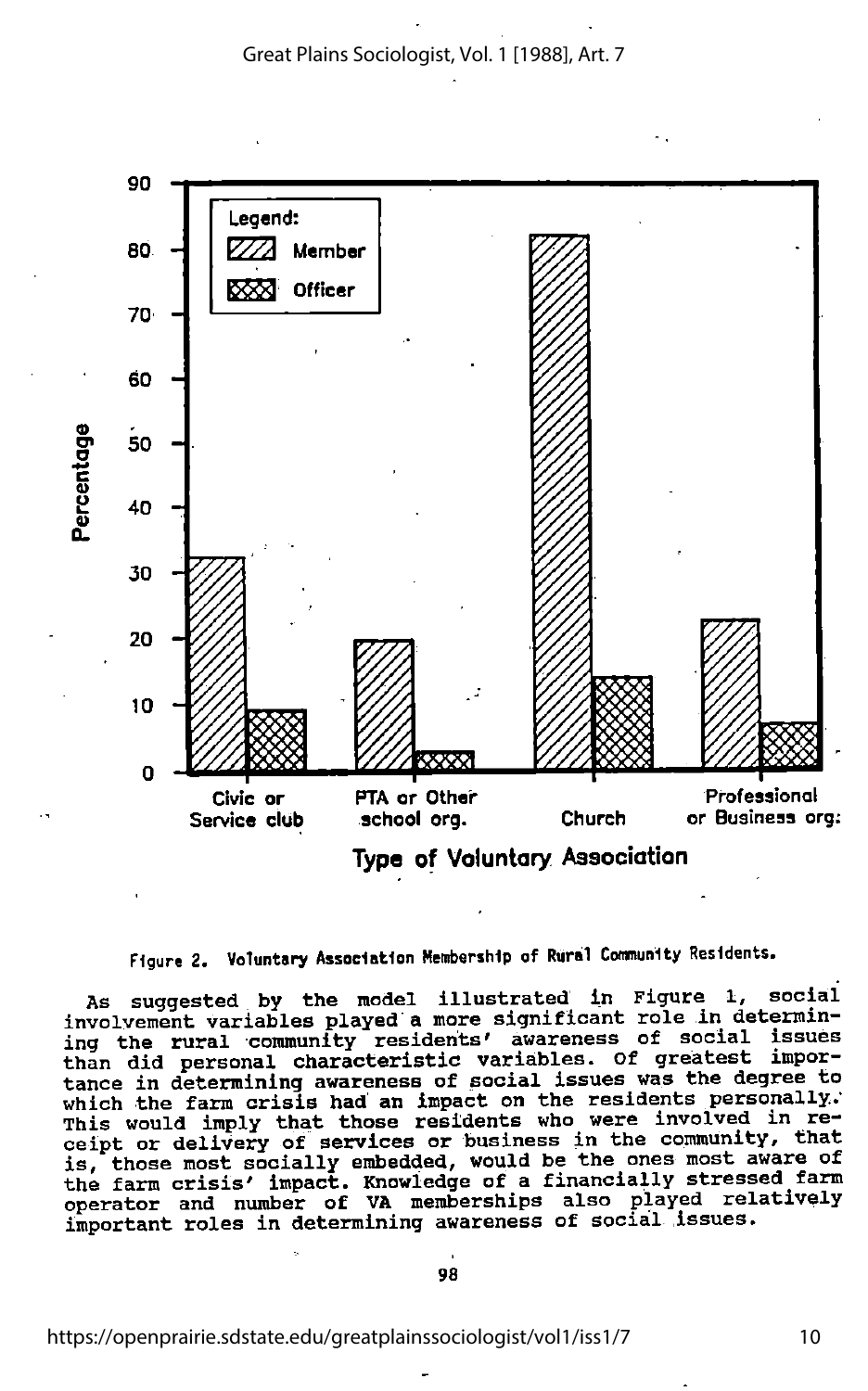Although social involvement variables were significantly re lated to awareness of social issues, only 18.7 percent of the variance in awareness was explained by the model. At least three reasons could be cited for this low percentage. First, as noted -dessile could be cited for this fow percentage. First, as noted<br>above, the measurement used to determine the number of VA memberships may have undercounted the actual number of member-<br>Additionally, membership assumes participation. Without actual participation in a VA, its informing effect may be diminished. Further research should take into consideration the residents' levels of VA involvement or participation, whether measured as time, personal contacts, or activities.

<sup>A</sup> second reason for the low R-squared could be that additional variables may have been useful in determining awareness of social issues. For example, access to and use of media, such as newspa pers, radio, and television, may play an important informing role for making residents aware of social issues. Access to and use of the media is related to personal characteristics, as indicated by the media uses and gratifications literature (for example, see The media about and gradifications fitterature (for example, see<br>Greenberg and Dominick 1969 and Rubin 1985). This literature successions with the mass media would likely play a mediating role between personal characteristics and awareness.

A third explanation for the low R-squared could be that the residents were reporting accurately the impacts of the farm crisis on their communities. The community services in question were based in the local community but probably had financial assistance from funding sources outside the local community. For example, 76.5 percent of the residents reported that the farm crumpic, fold percent of the residents reported that the farm<br>crisis had "not at all" affected mental health care in their communities, such services would likely receive support from the state government. Thus, despite financial stress in the particu lar rural locale, mental health agency services and funding may not be as severely affected as other sectors of the community. This being the case, variation in the awareness of social issues may not have been great enough to fully measure the actual range in residents' awareness levels.

The present study does indicate that social involvement has an important bearing on one's awareness of social issues. Such important bearing on one's awareness or social issues. Such<br>awareness is imperative if people are to respond to the forces avarences is imperative if people are to respond to the forces<br>changing the world in which they live. At least two implications may be drawn from this study. First, community change agents need to consider the use of relationship networks when attempting to disseminate information and advance social change. They need to make use of those organizations that mediate between macrosocial structures, which the change agent may represent, and the indivi duals in the community. One potentially useful mediating struc ture for the change agent to consider would be the VAs in place in the community.

Published by Open PRAIRIE: Open Public Research Access Institutional Repository and Infforma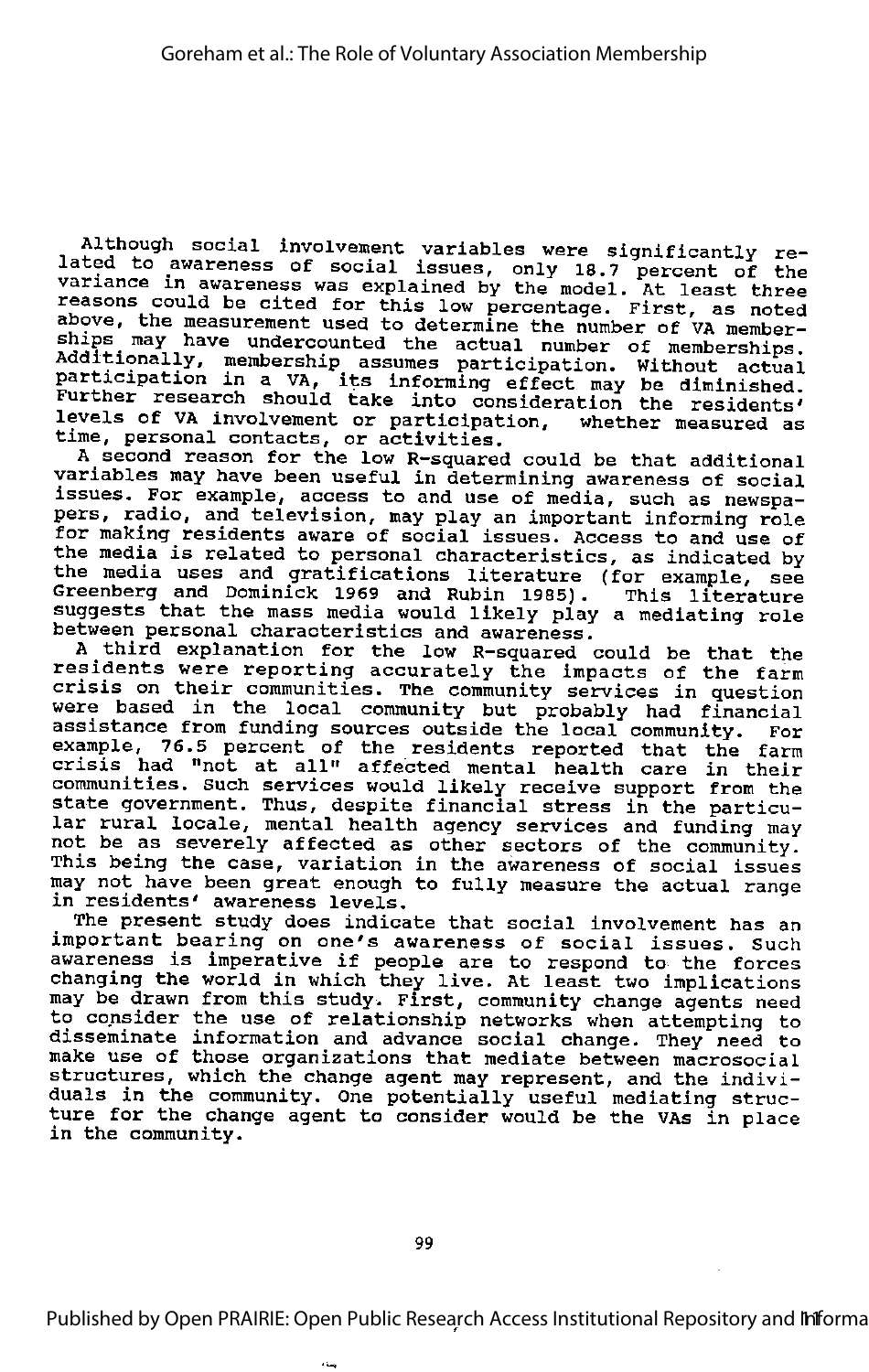A second implication stemming from this study involves the personal characteristics of the rural community residents likely to hold membership in VAs. Since, as has been noted above, there are differing rates of membership in VAs, not all persons shall be equally impacted by VA membership involvements. Persons with less education or with lower gross family incomes will be less likely to hold VA memberships. Thus, as change agents attempt to use VAs as <sup>a</sup> means of community change, persons from the lower socioeconomic strata may be left out. This is not to say that such persons are not involved in a social network or mediating structure, rather appropriate social structures must be sought through which to have an impact on them.

Rural America is changing dramatically, and rural community residents are becoming increasingly aware of how these changes are impacting them. It is primarily through their social involve ments that this awareness can be fostered and responses made to the changes and challenges they face.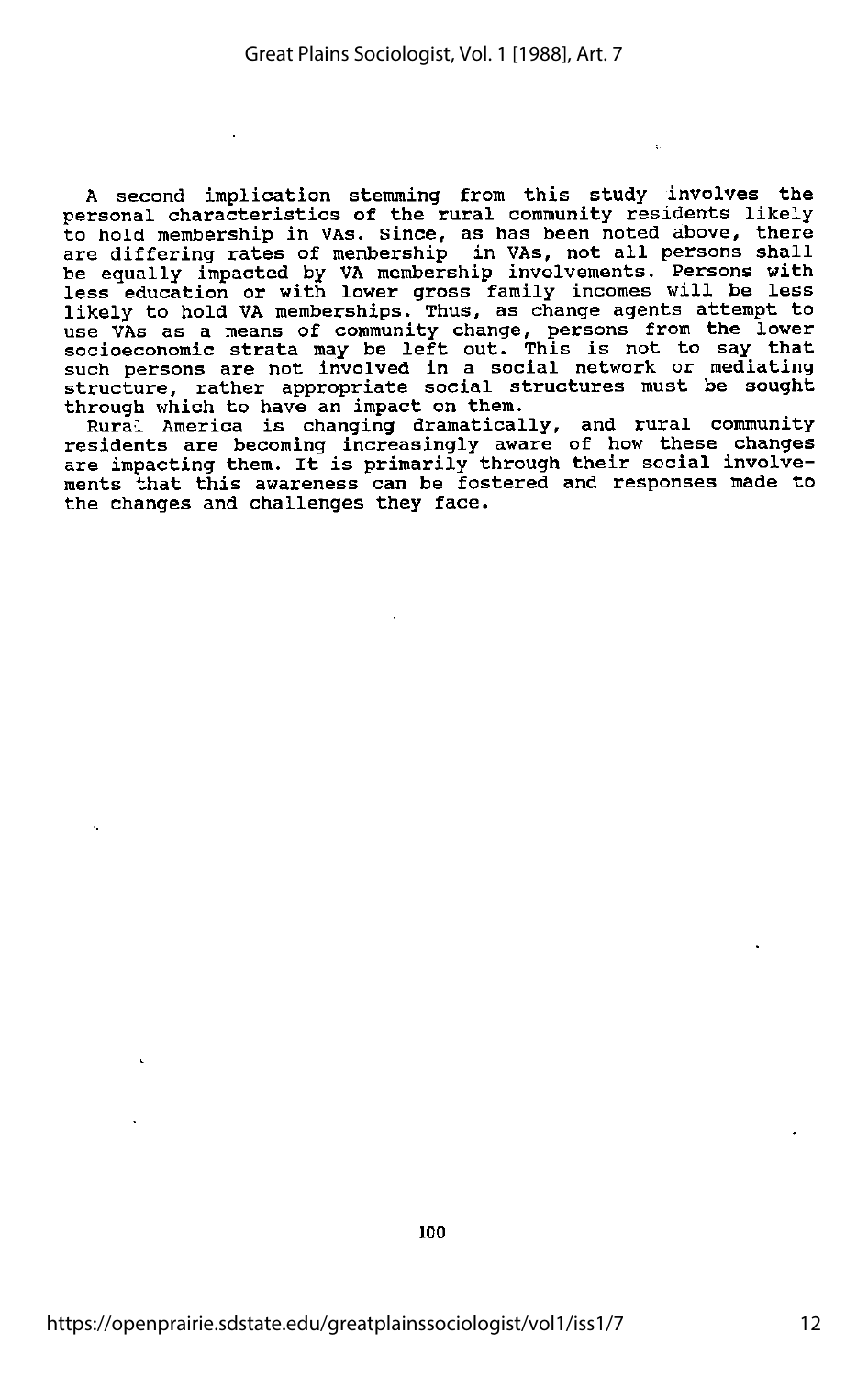|                                           | Aware<br>of Soc<br><b>Issues</b> | VA<br>Mbrsp         | Gender<br>۰         | Marital<br><b>Status</b><br>٠ | Educ<br>Lv1            | Gross<br>Family<br>Income | Personal<br>Impact     | Know<br>Fin<br>Optr    |
|-------------------------------------------|----------------------------------|---------------------|---------------------|-------------------------------|------------------------|---------------------------|------------------------|------------------------|
| Aware<br>of Soc.<br>Issues                |                                  | .189<br>.000<br>526 | .009<br>.826<br>527 | .064<br>.142<br>526           | .093<br>.034<br>525    | 049ء<br>.295<br>452       | .370<br>.000<br>571    | .324<br>.000<br>525    |
| VA<br>Mbrsps                              |                                  | ---                 | $-.080$<br>.066     | .167<br>.000                  | .326<br>.000           | .295<br>.000              | .131<br>.003           | .223<br>.000           |
| Gender*                                   |                                  |                     |                     | $-.208$<br>.000<br>526        | $-.101$<br>.021<br>525 | $-.166$<br>.000<br>452    | $-.207$<br>.540<br>510 | $-.046$<br>.290<br>525 |
| Marital<br>Status*                        |                                  |                     |                     |                               | .050<br>.251<br>525    | .518<br>.000<br>452       | .084<br>.058<br>510    | .027<br>.544<br>524    |
| Educat.<br>Level                          |                                  |                     |                     |                               | ---                    | .197<br>.000<br>451       | .001<br>.982<br>509    | .118<br>.007<br>523    |
| Gross<br>Family<br>Income                 |                                  |                     |                     |                               |                        |                           | .055<br>.254<br>437    | .037<br>.432<br>451    |
| Personal<br>Impact                        |                                  |                     |                     |                               |                        |                           | ---                    | .335<br>.000<br>509    |
| Know a<br>Financ.<br>Stressed<br>Operator |                                  |                     | $\bullet$           |                               |                        |                           |                        | ---'                   |

#### Appendix 1. CORRELATION COEFFICIENTS FOR VARIABLES INCLUDED IN THE NORTH DAKOTA COMMUNITY STUDY, 1986.

\* Indicates column or row of Spearman correlation coefficients. All others are Pearsonian correlation coefficient.

NOTE: Top number is correlation coefficient, middle number is pj bottom number is N.

Published by Open PRAIRIE: Open Public Research Access Institutional Repository and Informa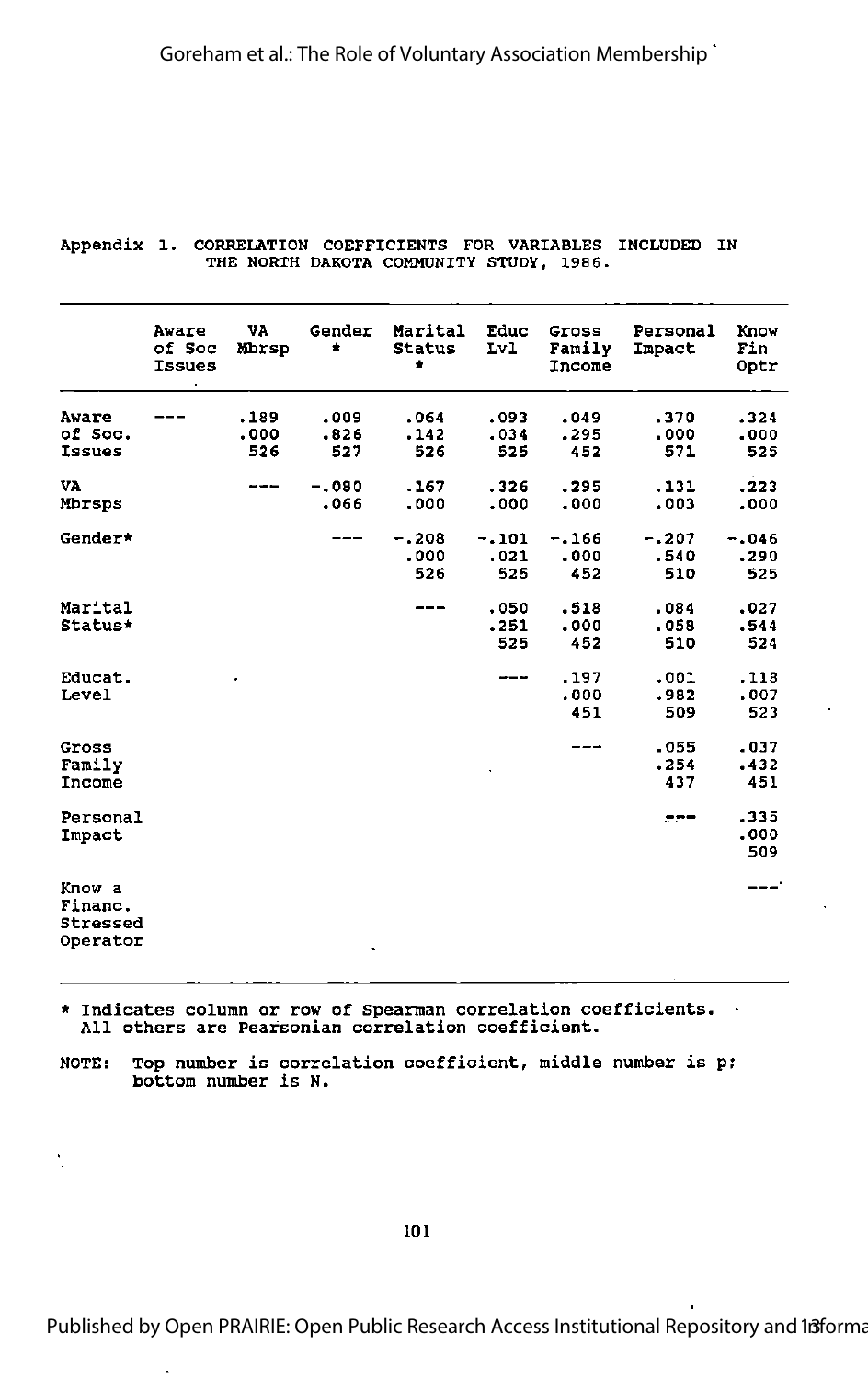#### REFERENCES

Atkinson, Steven<br>1985 – Person

- Personal Factors Associated with Voluntary Participation in Rural North Dakota. Masters thesis. Department of Sociology and Anthropology. North Dakota State University, Fargo.
- Babchuk, Nicholas and Alan Booth

**Contract** 

- 1969 "Voluntary Association Membership: A Longitudinal Analysis." American Sociological Review. 34(February):  $31 - 45.$
- Berger, Peter L. and Richard John Neuhaus<br>1977 To Empower People: The Role of
	- To Empower People: The Role of Mediating Structures in Society. Washington, D.C.: American Enterprise Insti tute for Public Policy Research.
- Booth, Alan<br>1972
	- 1972 "Sex and Social Participation." American Sociological Review 37(April): 183-192.
- Greenberg, B. and J. Dominick<br>1969 "Racial and Social
	- 1969 "Racial and Social Class Differences in Teenagers' Use of Television." Journal of Broadcasting 13(4): 331-344.
- Hausknecht, Murray The Joiners. New York, NY: Bedminster Press.
- Leistritz, F. Larry, and Brenda Ekstrom<br>1986 Interdependencies of Agricu Interdependencies of Agriculture and Rural Communities: An Annotated Bibliography. New York, NY: Garland Publishing.
- Leistritz, F. Larry, Brenda Ekstrom, Harvey Vreugdenhil<br>1987 Selected Socioeconomic Characteristics of N 1987 "Selected Socioeconomic Characteristics of North Dako ta Community Residents." Miscellaneous Report No. 218. Department of Agricultural Economics, North Dakota State University, Fargo.
- McPherson, J. Miller and William G. Lockwood 1980 "The Longitudinal Study of Voluntary Association Mem berships: A Multivariable Analysis." Journal of Vol untary Action Research 9(1-4): 74-84.
- McPherson, J. Miller and William G. Lockwood<br>1984 **1983 Gallup Survey on Volunteeri** 1984 "1983 Gallup Survey on Volunteering." Voluntary Action Leadership. (Winter): 20-2.
- Palisi, Bartolomeo J. and Perry E. Jacobson
	- "Dominant Statuses and Involvement in Types of Instrumental and Expressive Voluntary Associations." Journal of Voluntary Action Research 6(1-2): 80-8.